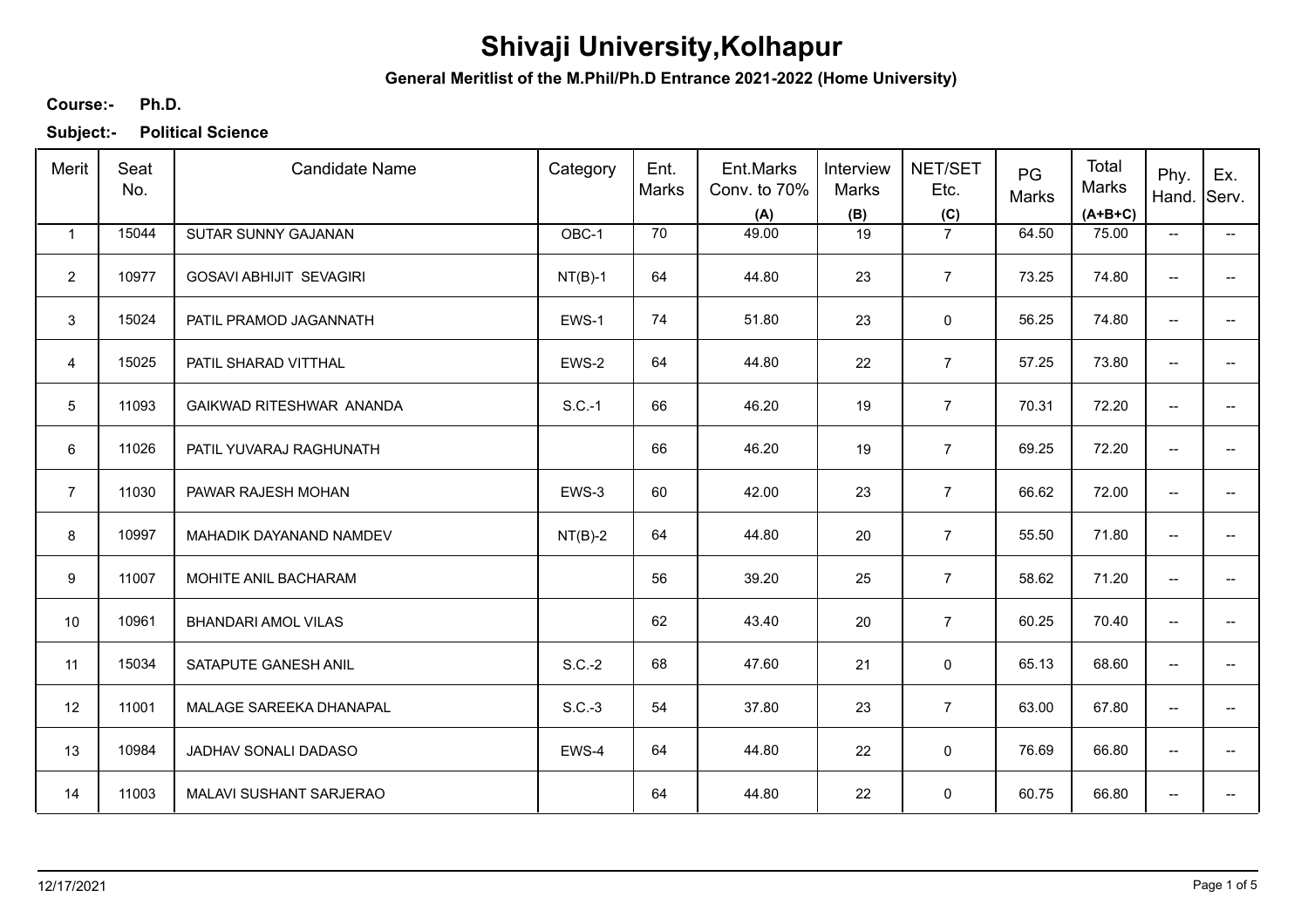**General Meritlist of the M.Phil/Ph.D Entrance 2021-2022 (Home University)**

### **Ph.D. Course:-**

| Merit | Seat<br>No. | <b>Candidate Name</b>        | Category    | Ent.<br>Marks | Ent.Marks<br>Conv. to 70%<br>(A) | Interview<br><b>Marks</b><br>(B) | NET/SET<br>Etc.<br>(C) | PG<br>Marks | Total<br>Marks<br>$(A+B+C)$ | Phy.<br>Hand.            | Ex.<br>Serv.             |
|-------|-------------|------------------------------|-------------|---------------|----------------------------------|----------------------------------|------------------------|-------------|-----------------------------|--------------------------|--------------------------|
| 15    | 11027       | PAWAR AJIT ARJUN             | $V.J.(A)-1$ | 52            | 36.40                            | 23                               | $\overline{7}$         | 61.69       | 66.40                       | $\overline{\phantom{a}}$ | $\overline{\phantom{a}}$ |
| 16    | 15040       | ZORE PRASAD YASHAVANT        | $NT(B)-3$   | 50            | 35.00                            | 24                               | $\overline{7}$         | 67.25       | 66.00                       | --                       |                          |
| 17    | 11044       | SAWANT DEEPAK RAMCHANDRA     |             | 50            | 35.00                            | 24                               | $\overline{7}$         | 57.25       | 66.00                       | --                       | --                       |
| 18    | 11120       | TAMBE SHASHIKANT DATTATRAYA  | $NT(C)-1$   | 54            | 37.80                            | 21                               | $\overline{7}$         | 63.12       | 65.80                       | $\overline{\phantom{a}}$ |                          |
| 19    | 11005       | MANE PRAVEEN VILASRAO        |             | 50            | 35.00                            | 23                               | $\overline{7}$         | 68.25       | 65.00                       | $\overline{\phantom{a}}$ | --                       |
| 20    | 10982       | JADHAV SHARMILA TUKARAM      |             | 54            | 37.80                            | 20                               | $\overline{7}$         | 64.06       | 64.80                       | $\overline{\phantom{a}}$ | $\overline{\phantom{a}}$ |
| 21    | 11022       | PATIL SUSHANT CHANDRAKANT    | EWS-5       | 52            | 36.40                            | 21                               | $\overline{7}$         | 61.06       | 64.40                       | $\overline{\phantom{a}}$ | $\overline{\phantom{a}}$ |
| 22    | 15027       | PATIL SONIYA MARUTI          |             | 62            | 43.40                            | 21                               | 0                      | 60.50       | 64.40                       | --                       |                          |
| 23    | 15041       | BHILAWADE KIRAN MAHADEV      | $NT(C)-2$   | 56            | 39.20                            | 18                               | $\overline{7}$         | 57.38       | 64.20                       | --                       |                          |
| 24    | 15008       | HABALE YOGESH BABASO         | $S.C.-4$    | 50            | 35.00                            | 22                               | $\overline{7}$         | 62.69       | 64.00                       | --                       |                          |
| 25    | 11018       | PATIL KIRAN TUKARAM          | EWS-6       | 48            | 33.60                            | 23                               | $\overline{7}$         | 64.94       | 63.60                       | $\overline{\phantom{a}}$ | $\overline{\phantom{a}}$ |
| 26    | 11096       | JADHAV RUPESH RAMESH         |             | 58            | 40.60                            | 23                               | 0                      | 59.75       | 63.60                       | $\overline{\phantom{a}}$ | $\overline{\phantom{a}}$ |
| 27    | 11108       | PATANGE JUI VIJAY            | OBC-2       | 62            | 43.40                            | 20                               | 0                      | 78.50       | 63.40                       | $\overline{\phantom{a}}$ | $\overline{\phantom{a}}$ |
| 28    | 10959       | <b>BANSODE JYOTI PRAKASH</b> | $S.C.-5$    | 46            | 32.20                            | 24                               | $\overline{7}$         | 58.37       | 63.20                       | $\overline{\phantom{a}}$ | --                       |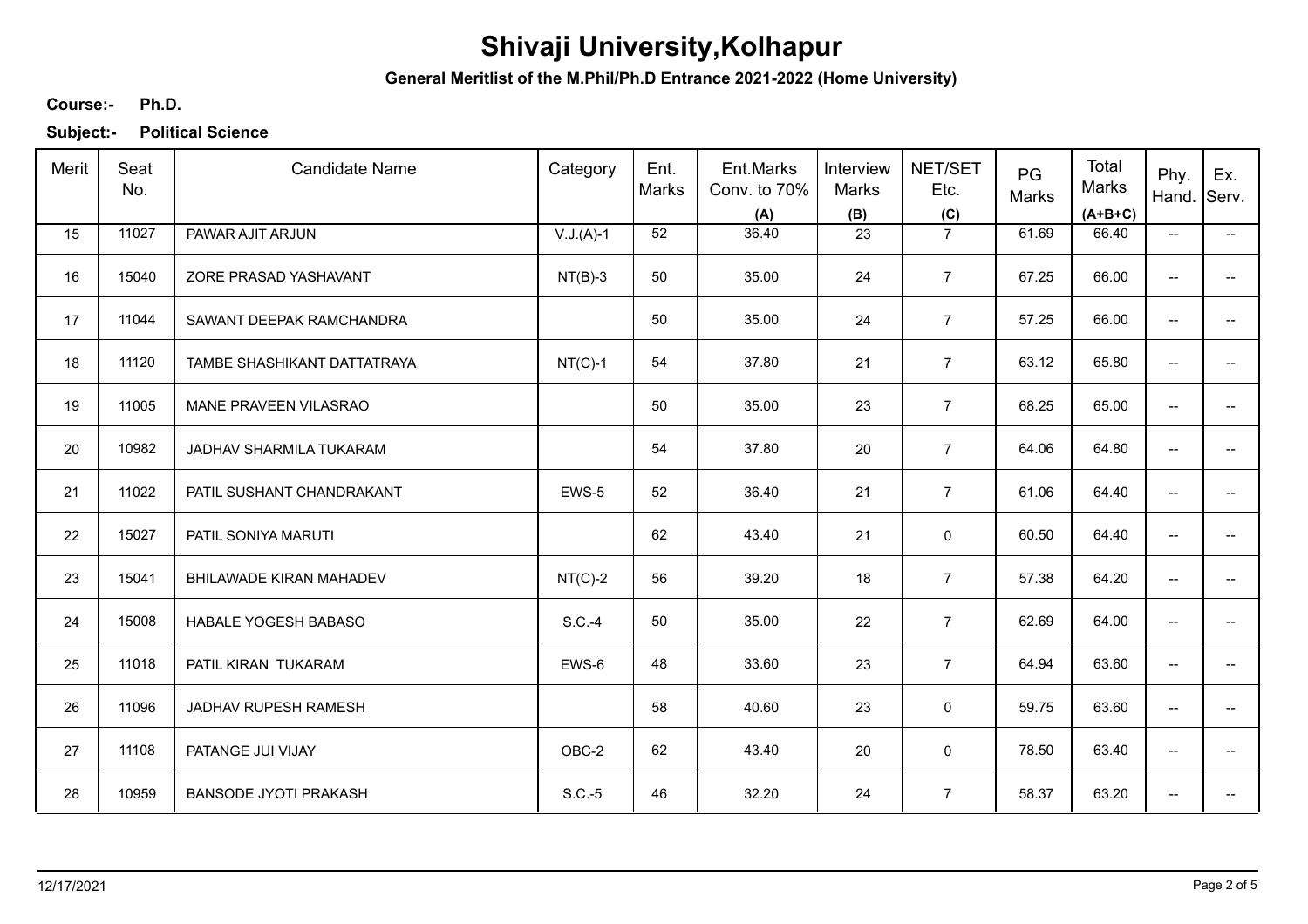**General Meritlist of the M.Phil/Ph.D Entrance 2021-2022 (Home University)**

### **Ph.D. Course:-**

| Merit | Seat<br>No. | <b>Candidate Name</b>        | Category      | Ent.<br>Marks | Ent.Marks<br>Conv. to 70%<br>(A) | Interview<br>Marks<br>(B) | NET/SET<br>Etc.<br>(C) | PG<br>Marks | Total<br>Marks<br>$(A+B+C)$ | Phy.<br>Hand.            | Ex.<br>Serv.             |
|-------|-------------|------------------------------|---------------|---------------|----------------------------------|---------------------------|------------------------|-------------|-----------------------------|--------------------------|--------------------------|
| 29    | 15043       | KHANDEKAR NITIN GANPATI      | $S.C.-6$      | 52            | 36.40                            | 19                        | $\overline{7}$         | 56.25       | 62.40                       | $\overline{\phantom{a}}$ | $\overline{\phantom{a}}$ |
| 30    | 11079       | PATIL AMIT ADGONDA           |               | 60            | 42.00                            | 20                        | $\mathbf 0$            | 55.25       | 62.00                       | $\overline{\phantom{a}}$ | $\qquad \qquad -$        |
| 31    | 15011       | KAMBLE GIRISH PANDURANG      | S.C.-7        | 50            | 35.00                            | 20                        | $\overline{7}$         | 51.88       | 62.00                       | Yes                      | $\overline{a}$           |
| 32    | 11073       | JADHAV AKASH VILAS           | $V.J.(A)-2$   | 58            | 40.60                            | 21                        | $\mathbf 0$            | 71.19       | 61.60                       | $\overline{\phantom{a}}$ | $\overline{\phantom{a}}$ |
| 33    | 11081       | PHAKADE SHRIKANT NAMDEV      |               | 52            | 36.40                            | 18                        | $\overline{7}$         | 60.19       | 61.40                       | $\overline{\phantom{a}}$ | --                       |
| 34    | 15029       | POWAR SHIVALI SANJAY         |               | 54            | 37.80                            | 23                        | $\mathbf 0$            | 61.44       | 60.80                       | $\overline{\phantom{a}}$ | $\overline{\phantom{a}}$ |
| 35    | 11099       | KHADE ARCHANA SADASHIV       | $NT(D)-1$     | 46            | 32.20                            | 21                        | $\overline{7}$         | 67.88       | 60.20                       | $\overline{\phantom{a}}$ |                          |
| 36    | 15016       | KHEME SUNIL SHRIMANT         | $S.C.-8$      | 58            | 40.60                            | 19                        | 0                      | 69.44       | 59.60                       | $\overline{\phantom{a}}$ |                          |
| 37    | 10992       | KULKARNI AMBAJI VYANKATESH   | EWS-7         | 58            | 40.60                            | 19                        | 0                      | 69.25       | 59.60                       | --                       |                          |
| 38    | 15050       | MORE TRUPTI RAMESH           | EWS-8         | 58            | 40.60                            | 19                        | $\mathbf 0$            | 62.81       | 59.60                       | $\overline{\phantom{a}}$ | $\qquad \qquad -$        |
| 39    | 11098       | KATKAR AKSHAYKUMAR JAGANNATH | EWS-9         | 56            | 39.20                            | 20                        | $\mathbf 0$            | 60.63       | 59.20                       | $\overline{\phantom{a}}$ | --                       |
| 40    | 11045       | SHAIKH MATIN MAHIBUB         | OBC-3         | 50            | 35.00                            | 24                        | 0                      | 56.56       | 59.00                       | $\overline{\phantom{a}}$ | $\overline{\phantom{a}}$ |
| 41    | 10965       | DHUMAL BALAJI LAXMAN         | <b>EWS-10</b> | 54            | 37.80                            | 21                        | 0                      | 68.81       | 58.80                       | --                       | $\overline{\phantom{a}}$ |
| 42    | 11091       | CHAVAN UTTAM VISHNU          | $NT(B)-4$     | 54            | 37.80                            | 21                        | 0                      | 56.94       | 58.80                       | --                       |                          |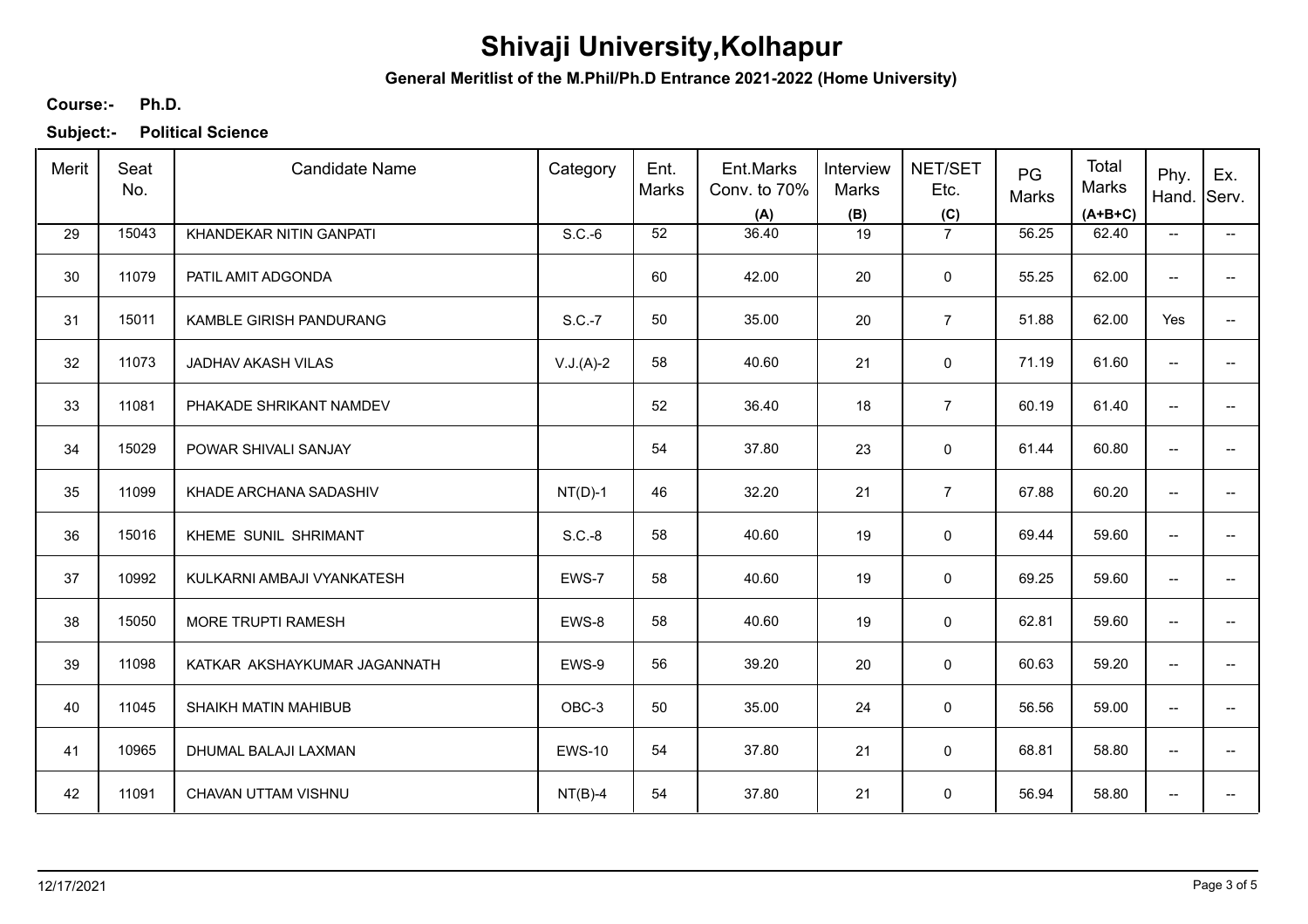**General Meritlist of the M.Phil/Ph.D Entrance 2021-2022 (Home University)**

#### **Ph.D. Course:-**

| Merit | Seat<br>No. | <b>Candidate Name</b>           | Category      | Ent.<br>Marks | Ent.Marks<br>Conv. to 70%<br>(A) | Interview<br>Marks<br>(B) | NET/SET<br>Etc.<br>(C) | PG<br>Marks | Total<br>Marks<br>$(A+B+C)$ | Phy.<br>Hand. Serv.      | Ex.                      |
|-------|-------------|---------------------------------|---------------|---------------|----------------------------------|---------------------------|------------------------|-------------|-----------------------------|--------------------------|--------------------------|
| 43    | 11102       | KUMBHAR SUSHMA TANAJI           | OBC-4         | 56            | 39.20                            | 19                        | $\mathbf 0$            | 67.50       | 58.20                       | $\overline{\phantom{a}}$ | $\overline{\phantom{a}}$ |
| 44    | 10974       | <b>GIRAWALE SANDIP BAJIRAO</b>  | <b>EWS-11</b> | 46            | 32.20                            | 19                        | $\overline{7}$         | 61.25       | 58.20                       | $\overline{\phantom{a}}$ |                          |
| 45    | 10999       | MAHALE BHARATBHUSHAN VISHWASRAO | OBC-5         | 56            | 39.20                            | 18                        | $\mathbf 0$            | 70.63       | 57.20                       | $\overline{\phantom{a}}$ | $- -$                    |
| 46    | 11031       | POWAR AJIT SHIVAJI              | $S.C.-9$      | 54            | 37.80                            | 19                        | $\mathbf 0$            | 59.25       | 56.80                       | $\overline{\phantom{a}}$ | --                       |
| 47    | 15002       | <b>BHASME SHRIDHAR NAMDEV</b>   | OBC-6         | 54            | 37.80                            | 19                        | $\mathbf 0$            | 57.81       | 56.80                       | $\overline{\phantom{a}}$ | --                       |
| 48    | 11089       | CHAVAN SAGAR GANPAT             | <b>EWS-12</b> | 54            | 37.80                            | 19                        | 0                      | 56.75       | 56.80                       | $\overline{\phantom{a}}$ | --                       |
| 49    | 10975       | <b>GODADE TANAJI MAHADEV</b>    |               | 54            | 37.80                            | 19                        | 0                      | 55.88       | 56.80                       | $\overline{\phantom{a}}$ | --                       |
| 50    | 11028       | PAWAR BHUSHAN YUVRAJ            | <b>EWS-13</b> | 48            | 33.60                            | 23                        | 0                      | 72.25       | 56.60                       | $\overline{\phantom{a}}$ | --                       |
| 51    | 11033       | PRADNYAVANT PRAMOD SHIVAJI      | S.C.-10       | 48            | 33.60                            | 23                        | $\mathbf 0$            | 72.25       | 56.60                       | $\overline{\phantom{a}}$ |                          |
| 52    | 11004       | MANE RUTURAJ KISHOR             | <b>EWS-14</b> | 48            | 33.60                            | 23                        | $\pmb{0}$              |             | 56.60                       | $\overline{\phantom{m}}$ |                          |
| 53    | 11061       | VIRKAR SAMADHAN MADHUKAR        | $NT(C)-3$     | 52            | 36.40                            | 20                        | $\mathbf 0$            | 67.75       | 56.40                       | $\overline{\phantom{a}}$ | --                       |
| 54    | 11047       | SHINDE SAMPADA SANDEEPRAO       | <b>EWS-15</b> | 46            | 32.20                            | 24                        | 0                      |             | 56.20                       | $\overline{\phantom{a}}$ | --                       |
| 55    | 11040       | SANKPAL MAYUR SHRIKANT          |               | 50            | 35.00                            | 20                        | 0                      | 72.38       | 55.00                       | $\overline{\phantom{a}}$ | ÷                        |
| 56    | 11054       | TATE VIJAY BAPURAO              | $NT(C)-4$     | 48            | 33.60                            | 20                        | 0                      | 65.56       | 53.60                       | --                       | --                       |